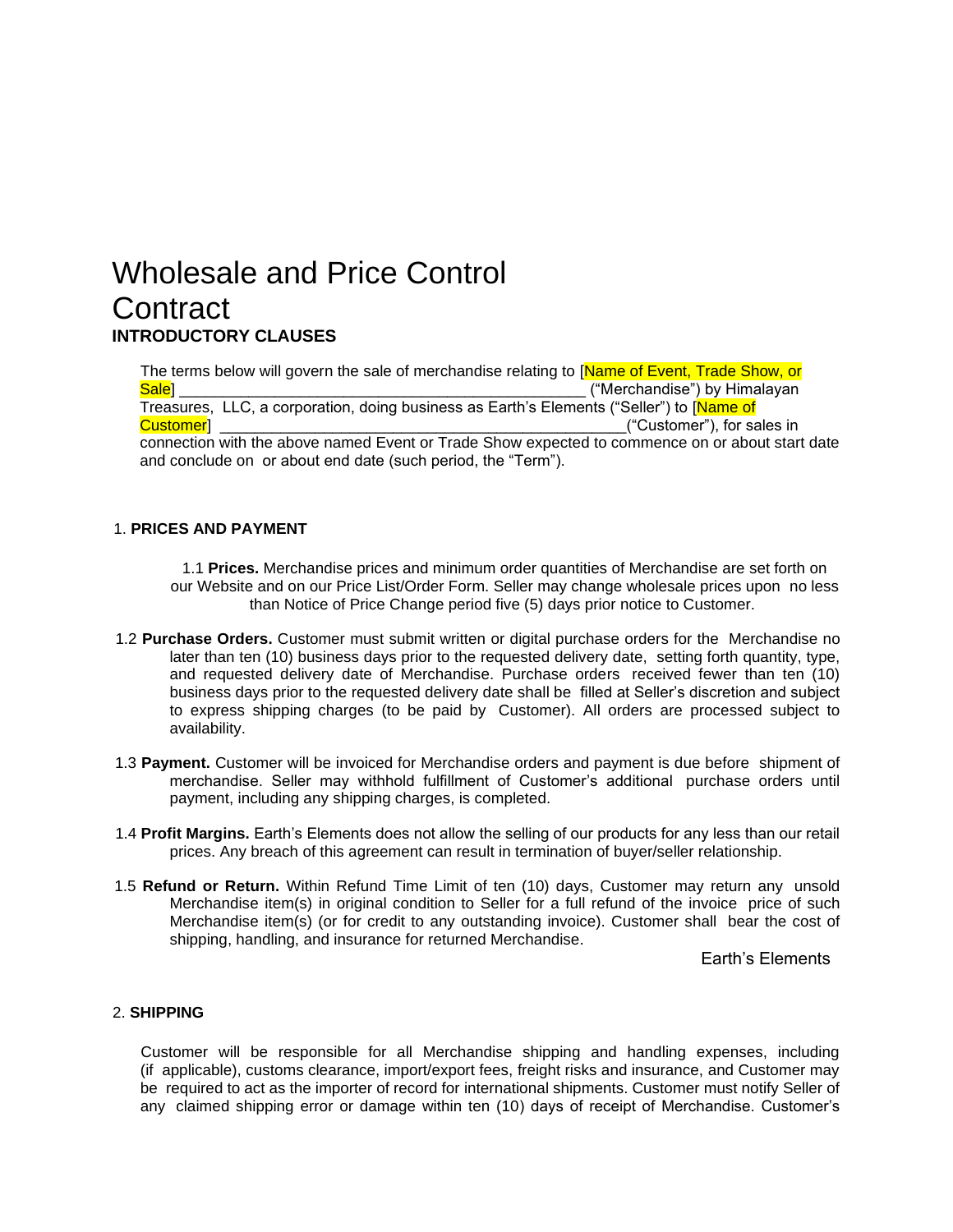failure to give such notice within that five-day period shall be deemed a waiver of Customer's claim for incorrect or damaged shipments.

#### 3. **RETURNS**

Within ten (10) days of Customer's receipt of Merchandise, Customer may return (i) Merchandise that does not conform to Seller's product specifications or (ii), Merchandise was damaged or shipped incorrectly. Returns will be credited to Customer's account or replaced.

## 4. **DISCLAIMER**

EXCEPT AS EXPRESSLY SET FORTH IN THIS AGREEMENT, SELLER MAKES NO WARRANTIES, EXPRESS OR IMPLIED, WITH RESPECT TO THE MERCHANDISE. ALL OTHER WARRANTIES, EXPRESS OR IMPLIED, INCLUDING WITHOUT LIMITATION, THE IMPLIED WARRANTIES OF MERCHANTABILITY AND FITNESS FOR A PARTICULAR PURPOSE, ARE HEREBY DISCLAIMED BY SELLER. IN NO EVENT SHALL SELLER BE LIABLE FOR INDIRECT, INCIDENTAL OR CONSEQUENTIAL DAMAGES, INCLUDING, WITHOUT LIMITATION, LOST REVENUES OR PROFITS OF CUSTOMER.

#### 5. **MISCELLANEOUS**

- 5.1 **Buyer-Seller Relationship.** The relationship created by this agreement is solely a buyer seller relationship. This agreement does not make either party the employee, agent, or legal representative of the other for any purpose whatsoever.
- 5.2 **Governing Law; Dispute Resolution.** This agreement shall be governed by Governing State Law [California] law. Any dispute arising from this agreement shall first be addressed by the parties through informal dispute resolution procedures conducted in good faith. If the parties do not resolve the dispute within thirty days of the date of the first dispute resolution meeting, the parties agree to mediate the dispute in a mutually agreed-upon place with a mutually agreed-upon mediator, the costs of which shall be borne equally by the parties. In the event the dispute is not resolved through mediation, the dispute shall be settled by binding arbitration before a single arbitrator in City where you would want to arbitrate in accordance of the rules of the American Arbitration Association, and the parties agree that judgment upon the award rendered by the arbitrator shall be entered in a court of competent jurisdiction sitting in City where you would want to receive judgement/damages.
- 5.3 **Online Sellers.** Earth's Elements requires an agreement to sell our products through online portals. If you intend to sell our products through any online portal (Amazon, Ebay, Etsy…ect.) please contact us directly for approval.

Wholesale and Price Control Contract Page | 2